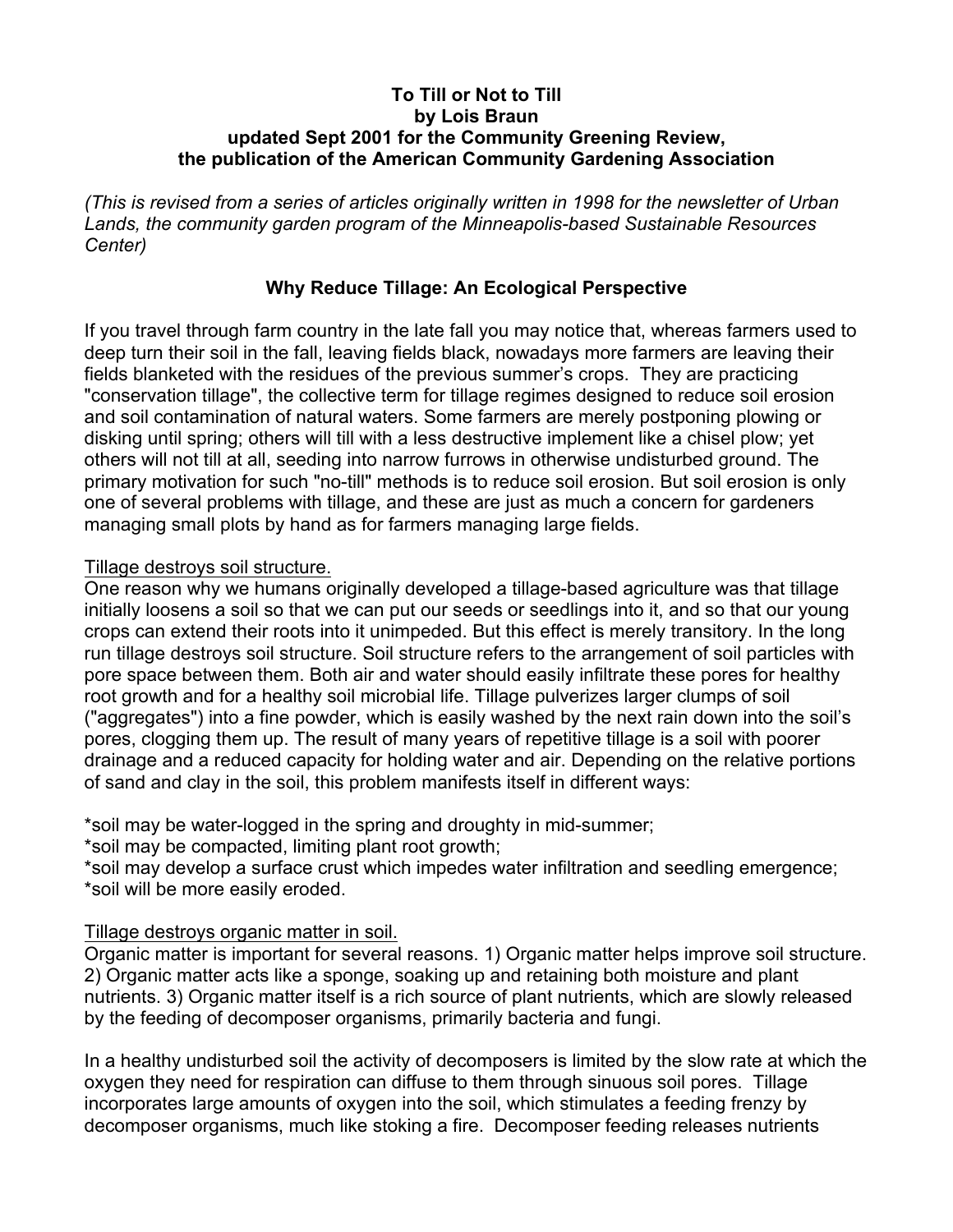because they are sloppy eaters: what they don't consume is spilled, and thus becomes available for uptake by plant roots.

These nutrients may in turn stimulate rapid crop growth. Undoubtedly early farmers noticed this, which is part of why we developed an agriculture based on tillage. It is also part of why some farmers and gardeners cultivate in mid-season: crops respond to tillage as they would to fertilizer. The problem is that, whereas in a healthy undisturbed soil this release of nutrients from organic matter proceeds at a pace that roughly matches the ability of plants to take it up, following tillage the nutrients are released faster than the crops can take them up. Nutrients released in excess of the crop's needs are leached away or lost by other mechanisms. Over many decades repetitive tillage can result in soils depleted of both organic matter and nutrients. So, to maintain productive soils, farmers and gardeners who have tilled too frequently must use synthetic or organic fertilizers to replace not just the nutrients removed in harvest, but also the nutrients lost as a result of tillage. Finally, the organic matter that is "burned off" by tillage contributes to the carbon dioxide that is now changing our atmosphere!

### Tillage disrupts the ecology of the soil.

Soil is a complex web of life. Even if tillage harmed only one component, its healthy functioning would be compromised. For example, earthworms, which are important for maintaining a porous soil structure, and for mixing organic matter from the soil surface into the soil where it can be worked on by bacteria and fungi, are easily hurt by tillage. So are the predatory organisms that keep in check the populations of other organisms, such as planteating nematodes. The hyphae of fungi, which play many roles in healthy soil ecosystems, are also easily broken by tillage.

As far as sustainability goes, the less we till the better. That should be intuitive: the most stable natural ecosystems are ones in which the soil is never disturbed. Yet there are many benefits to tillage, or else we wouldn't do it. As already discussed, tillage stimulates the release of nutrients for plant growth. Tillage prepares a soft seedbed for good seed-to-soil contact, which promotes good seed germination, and facilitates transplanting. Tillage is used to incorporate fertilizers and other soil amendments into the root zone, where roots can best access them. Some kinds of tillage, like subsoiling, can break up a hardpan, enhancing water percolation and storage, and facilitating deep root growth. Finally, tillage is invaluable for eliminating some kinds of weeds—though!

A simple way to describe the pros and cons of tillage is that the benefits are primarily short term, whereas the problems are long term. Back when land was abundant, and farmers could simply move to a new site when the old one was depleted, tillage was fine. Nowadays tillagebased systems are only possible because we can maintain the soil with big machines and imported nutrients, either organic "wastes" hauled in from elsewhere, or synthetic fertilizers manufactured with fossil fuels. But for the future, when land and energy will be more scarce, we must develop agricultural systems based on growing our own fertility on site and on maximal conservation of the nutrients already in our soil.

#### **Low-impact tillage**

There are many benefits to tillage, or else we wouldn't do it. The challenge is to reap these benefits without doing long-term damage to the soil.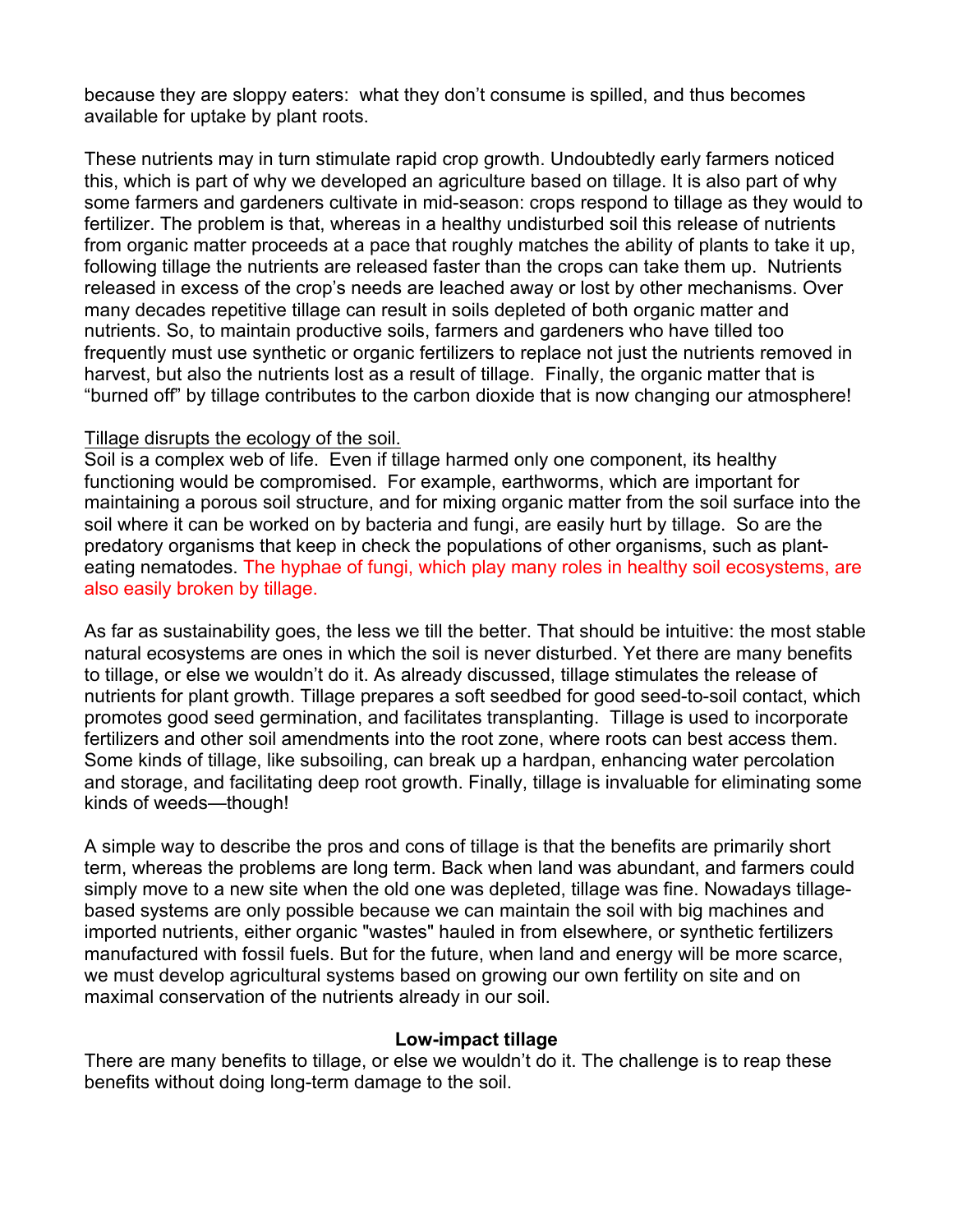Not all tillage methods are equally harmful. Mold-board plowing (also called "bottom plowing") is one of the most harmful methods because it inverts the soil layers and because it often forms a "plow pan" at the depth where the plow runs. The surface layer may be relatively loose, but beneath it is a compacted zone of very low permeability. Disking also produces compaction, because it bears down on the soil with a lot of weight. Rototillers are also harmful: they are very hard on earthworms, they break up too many soil aggregates, and they incorporate too much air into the soil.

Recommended implements include the chisel plow, cultivators, and harrows. With long curved metal shanks, a chisel plow can break up a moderate plow pan and aerate the soil moderately with a lifting action. Where the soil surface is already soft, field cultivators or spring-tooth harrows can prepare a seedbed without much damage: they are light and confine their disturbance to the surface layers of the soil.

Most home-scale gardeners do most of their tillage by hand, using a spade or fork and a rake. These are much easier on earthworms and other soil life, and do not have the problem with soil compaction that large tractor-drawn implements may have. But gardeners still need to avoid inverting the soil, breaking up aggregates too zealously, or incorporating too much air into the soil. Of course there are some soils that need to be aerated. Double-digging is a good method for aerating already-compacted or shallow soils. If you cannot push a digging fork all the way into the soil without major effort, I recommend double-digging. (See John Jeavons, How to Grow More Vegetables or Lazy Bed Gardening for a description of how to double-dig, as well as other good gardening ideas.)

Tillage is least harmful under the right soil moisture conditions. Soil structure is most harmed when the soil is either too wet or too dry. This depends on how much sand or clay your soil has. A crude test for determining the right moisture content for tilling is to try to form the soil into a ball in your hand. It is just right if you can form a loose ball that falls apart when tossed in the air or prodded with a finger.

## **No-till gardening--my experience**

I have been practicing no-till gardening with permanent raised beds and thick mulch for 17 years in Minnesota, using methods I first tried in the red clay soil of North Georgia. My system is not strictly "no-till" because it requires a lot of digging to set it up, but once it is established it requires only surface-level soil disturbance, and much less work, I believe, than conventional systems.

In Minnesota I was fortunate to inherit a community garden plot with deep rich soils (13% organic matter!) thanks to generous compost additions by previous gardeners. It was also relatively free of perennial weeds, which otherwise would have had to be dug out. So the initial work was light. To build raised beds I scooped the soil from my pathways, which normally would be wasted underfoot, and piled it on the beds where it would be of more use to the crops. Thus I increased the depth of top soil in the beds with less work than double digging. Also, the raised beds clearly delineate where to walk. (Boards or logs can also serve this function, but I find them more bother than they are worth.)Eliminating foot compaction in the root zone is essential for maintaining a light tilth.

The recommended height of the beds depends on climate and soil type. In Minnesota's cold wet springs, higher beds help the soil dry out and warm up faster in the spring. The surface of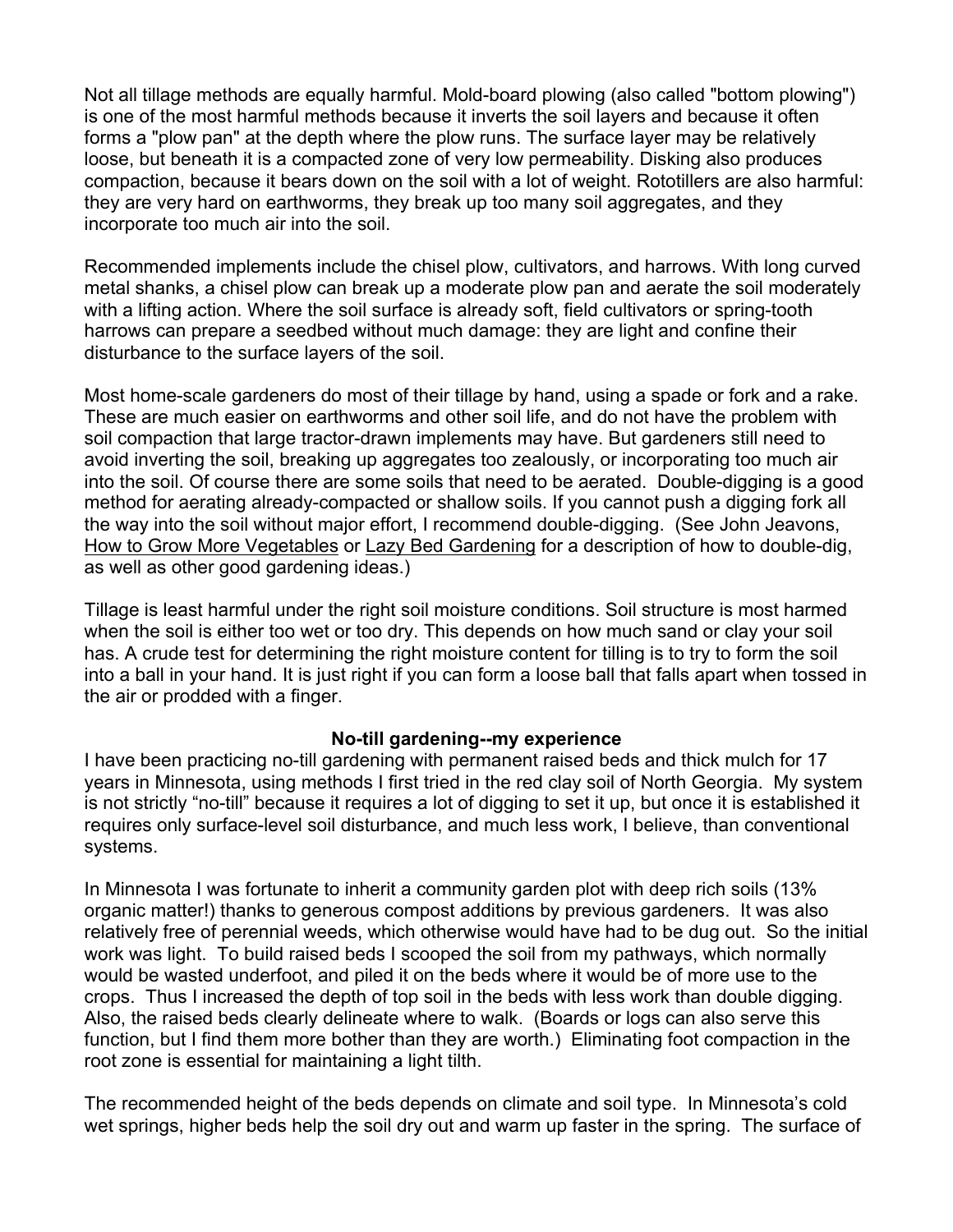my beds, which are six to eight inches tall, is often dry enough to plant before the snow is melted from the pathways. But in warmer climates or on droughty soils this additional surface area for drying might be a liability; lower beds are better there. The beds should be made as wide as you can reach across easily. Mine are about three feet across, though sometimes I wish I'd made them narrower. Because I have very limited space, I made my paths extremely narrow, only about a foot across at the base, tapering outwards, which makes walking difficult, because crops tend to sprawl into the paths! I recommend making them wider if there's enough room.

Once the raised beds are built, soil disturbance is minimal. Every three of four years I dig out the pathways, where the soil has been enriched by decomposed mulch, to build up the raised beds from the top, or maybe I simply rake it up. But most years I do no major shovel work. To plant, usually all I have to do is rake aside the mulch, which has kept the soil beneath it in a friable condition, scratch a furrow in the soil, and seed. For large-seeded crops, I may simply poke the seeds through the mulch with a dibble stick. The mulch maintains good surface moisture for excellent germination. For transplants, I use a trowel to dig a hole just large enough for the root ball. If the soil is too hard to do this easily (the force of rain can compact it over time) I may use a fork to loosen it gently, without turning. I do not incorporate residues from spent crops. Instead I cut them off, leaving their stumps to rot in place and using their tops as mulch or compost fodder. (An exception is if they had a disease or insect pest problem, in which case I take them to my municipal compost collection site, because only large-scale composting systems can attain the high temperatures needed to kill all disease spores and insect eggs.)

I have found that weeds are less of a problem in my no-till system than in conventional gardens. Because I am not uncovering buried weed seeds with annual tillage, the only new weed seeds would come from weeds allowed to go to seed, but since I don't allow any to go to seed, I only have to contend with those that blow in on the breeze—if you don't count the dill, sunflowers, cosmos, marigolds and hairy vetch, which I have purposefully allowed to reseed! But these weedy crops and other small weeds are easily eliminated with a sharp hoe when they're at the two-leaf stage. I slice them off right at the soil surface, without gouging the soil at all. It's a quick job if I get to it early and often enough. Surface hoeing one or two times early in the season is all that is necessary before I lay down a thick layer of mulch, after which I need to do hardly any weed control the rest of the season. The exception is rhizomatous weeds such as quackgrass, which are a major problem in a no-till system*.* It is best to dig them out before you start, and to watch lest they re-invade at the garden's edge!

Mulch is a key component of my system, providing weed control, moisture conservation, and fertility. According to Cheryl Long (How to Fertilize Your Garden, Organic Gardening, July/Aug 2000, pp. 46-51) once an optimum fertility level is attained, a one-inch thick layer of grass clippings per year is all that is needed for maintenance of fertility in a vegetable garden; that is, all that is needed to replace the nutrients removed in harvested vegetables. Grass clippings are easy to spread, high in nitrogen, and break down so quickly that there's no reason to incorporate them. Straw and rotten hay also work well. I generally wait until June to start spreading mulch, to allow the soil to warm up first and to allow the vegetables to get large enough to avoid smothering them with the mulch. Some people spread the mulch first and plant into that, which also works, though it may delay soil warming.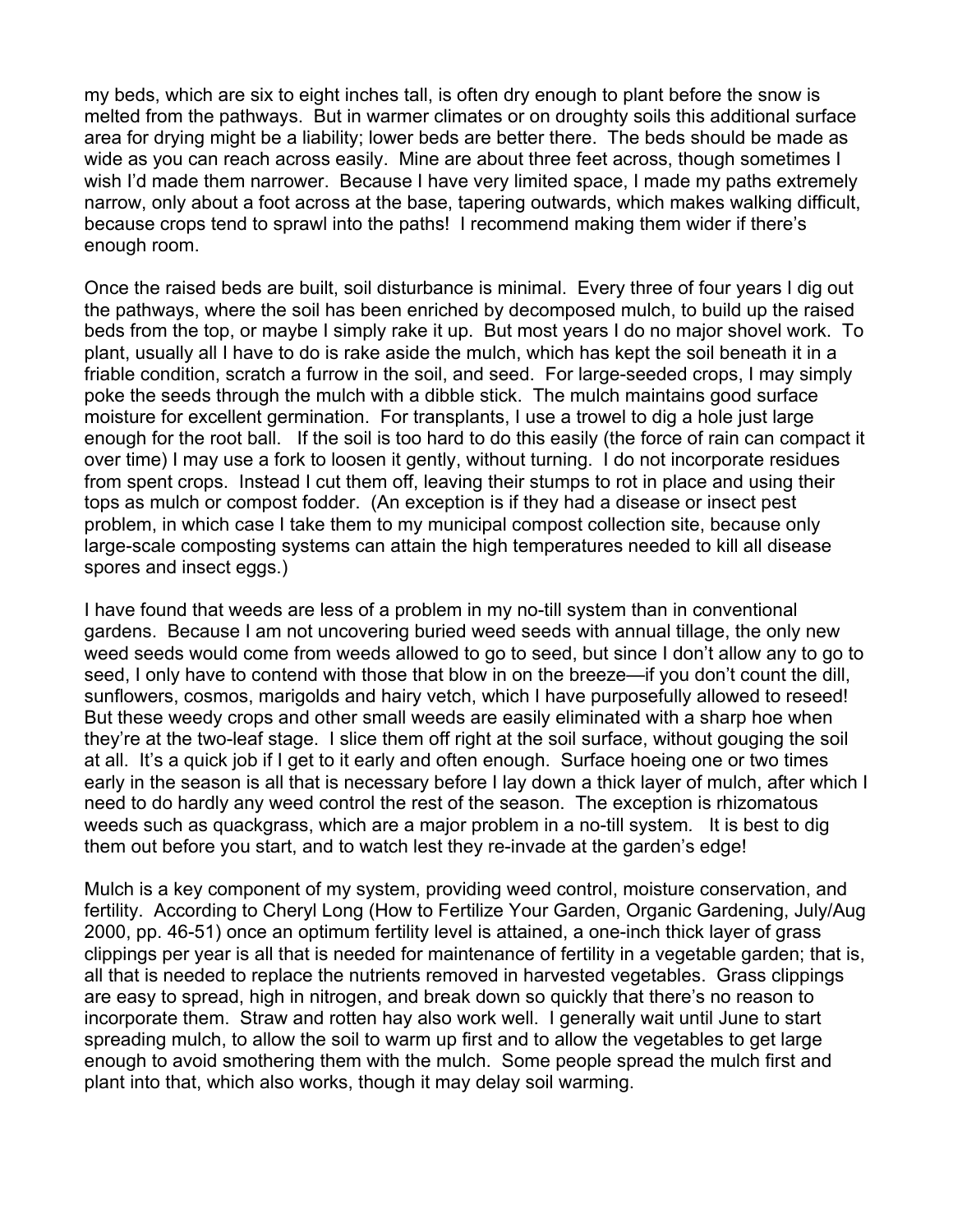When I have empty or near-empty plots in the fall, I plant cover crops, either oats, peas, and hairy vetch in August, or rye in September/October, scattering seeds beneath squash, tomatoes and beans, and raking them in wherever there is bare soil. Watering helps get them established. The following spring, I either hand pull or hoe the cover crops out before planting small seeded crops, or plant directly into them for larger seeded crops and transplants, later smothering them out with a thick mulch. This is a little tricky in Minnesota, where the growing season is barely long enough for two crops. If I had a large enough garden to take plots completely out of production for a season, I would rotate cover crops with my vegetables

#### Lasagne or deep mulch gardening.

The methods I've described above work well for gardens that already have good soil and are free of perennial weeds. But what if you're starting with a lawn or other ground cover? Eliminating perennial vegetation before you start is essential, and is often accomplished with tillage. But smothering it out with deep mulch, a method sometimes called lasagna gardening, can be even more effective at eliminating some kinds of perennial weeds than tillage. For example, tillage merely breaks up quackgrass rhizomes into multiple small fragments, all of which regrow, making for an even larger weed problem.

The key is to killing perennial weeds is to layer the mulch on thick enough to completely block out sunlight. Placing cardboard (without the plastic) or thick layers of newspaper on the bottom helps. Water it to keep it in place, then cover it with layers of whatever organic material you can get your hands on—straw, crop residues, old hay, autumn leaves, manure, compost - it doesn't even have to be mature compost--, you name it. Try to make sure there is a good mix of "green" and "brown" material similar to what you would put in a compost system, to ensure the optimal carbon-to-nitrogen ratio which is needed for effective decomposition. Also avoid making any layer too thick to ensure that the different components come into contact with each other.

It is best to put the courser material on the bottom and finer material on top, because finetextured material will be best at holding moisture, which will be needed for seed germination and for young transplants to get established. Unless you can top the beds with soil or wellfinished compost, in the first year it is best to only plant large-seeded crops, such as beans or potatoes, or vegetables grown from transplants. Tomatoes and squash work well the first year, because they have deep roots capable of growing through the course lower layers and through the cardboard, which rots quickly after it is wet. After the first year, beds built this way can be managed as I described above.

The lasagna method is how I established my entire "guerrilla garden, which has grown into an informal community garden, with up to eight families in some years. Abundant rocks were the impetus for avoiding digging. The guerrilla garden started out as four long parallel beds on a lawn, the width of my pick-up truck apart because I simply shoveled the organic material off the sides of the truck. The only thing I would have done differently was not to leave the alleys in grass, because quackgrass kept invading the beds from the sides until we filled in between the beds with more compost. More recently we've expanded the garden towards the woods by layering organic material on top of stumps of buckthorn and other weedy shrubs, which would have been very difficult to dig out by hand!